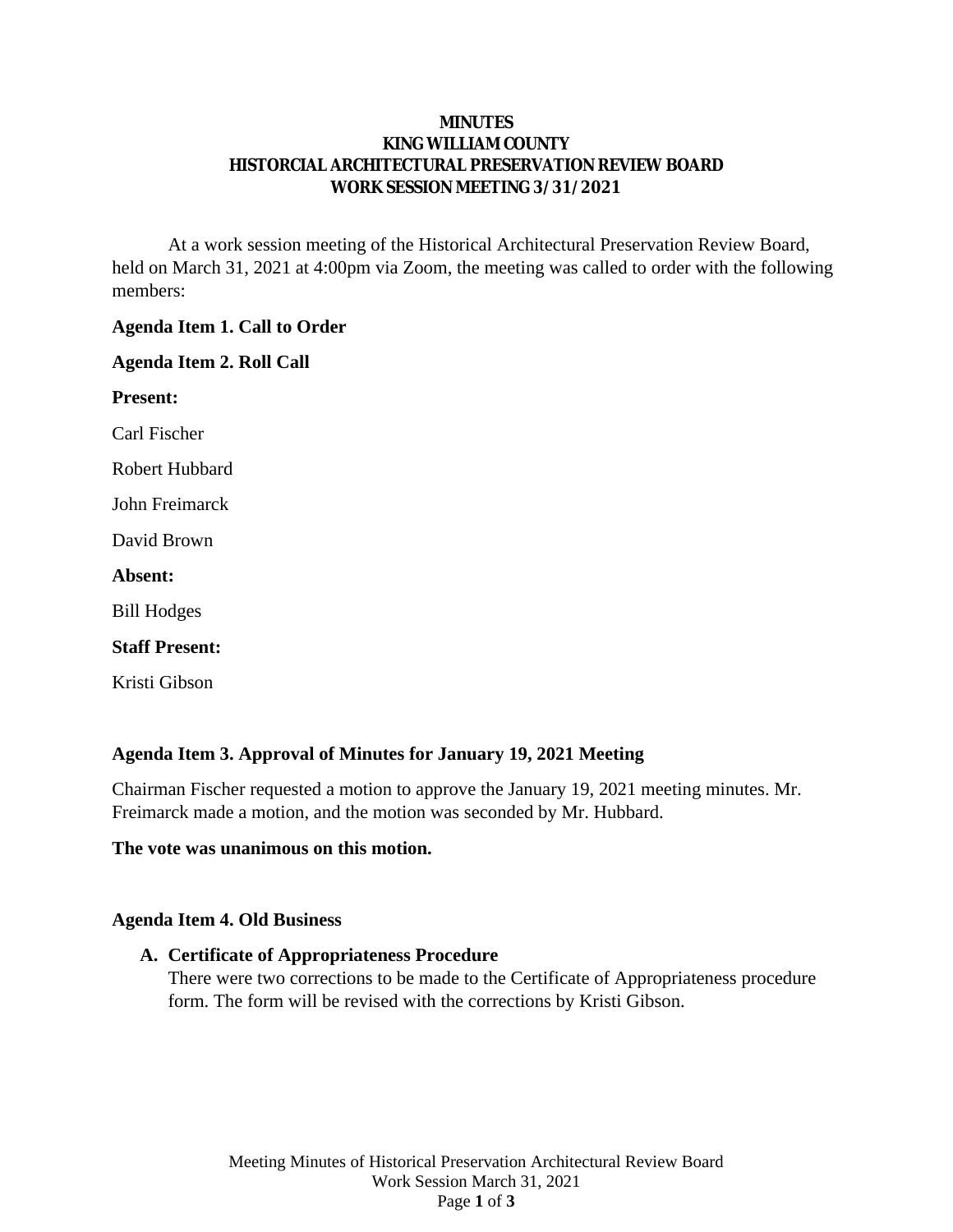## **B. Certificate of Appropriateness Form**

One addition and a couple of corrections were made to the form. The Board will work together to propose a guideline for outline requirements as a second page to the application.

## **Agenda Item 5. Discussion of 2021 Goals**

- 1. Finalize and Print HPARB Handbook- Planning department to make copies and finalize handbook. It was requested by the Board to have the front page of the book done with the County seal in color.
- 2. Continue to work with the County and the Historical Society in putting historical layers on the GPS maps- This is currently on hold due to the conversion of the website host.
- 3. Revise application form for Certificate of Appropriateness- currently being updated.
- 4. Develop additional HPARB forms and procedures- Carl will discuss with Sherry Graham, Interim Planning Director, to see if the Berkley Group has incorporated the revisions into the ordinance.
- 5. Work with residents to identify possible nomination of properties to be included in the National Registry of Historic Places- Mr. Hubbard will send the list of DHR properties around to the Board members.
- 6. Seek Certified Local Government status- need to get applications and procedures finalized and the handbook completed before seeking local government status. The goal is by the end of 2021.

# **Agenda Item 6. Other**

Mr. Hubbard provided an update on GIS mapping. The county has converted to "Visions" software and will host GIS mapping. Mr. Hubbard has been in contact with the company and hope to get back on track with adding historical properties to the mapping system. Two of the priorities for the GIS layers are adding the Historical Districts and properties that are on the national registry.

Mr. Fischer would like the Board to think about adding a couple of new members to the committee for next year.

The next tentative meeting is September 2021 after the Board has had some time to conduct research.

# **Agenda Item 7. Adjournment**

Chairman Fischer requested a motion to adjourn.

**The vote was unanimous on this motion.**